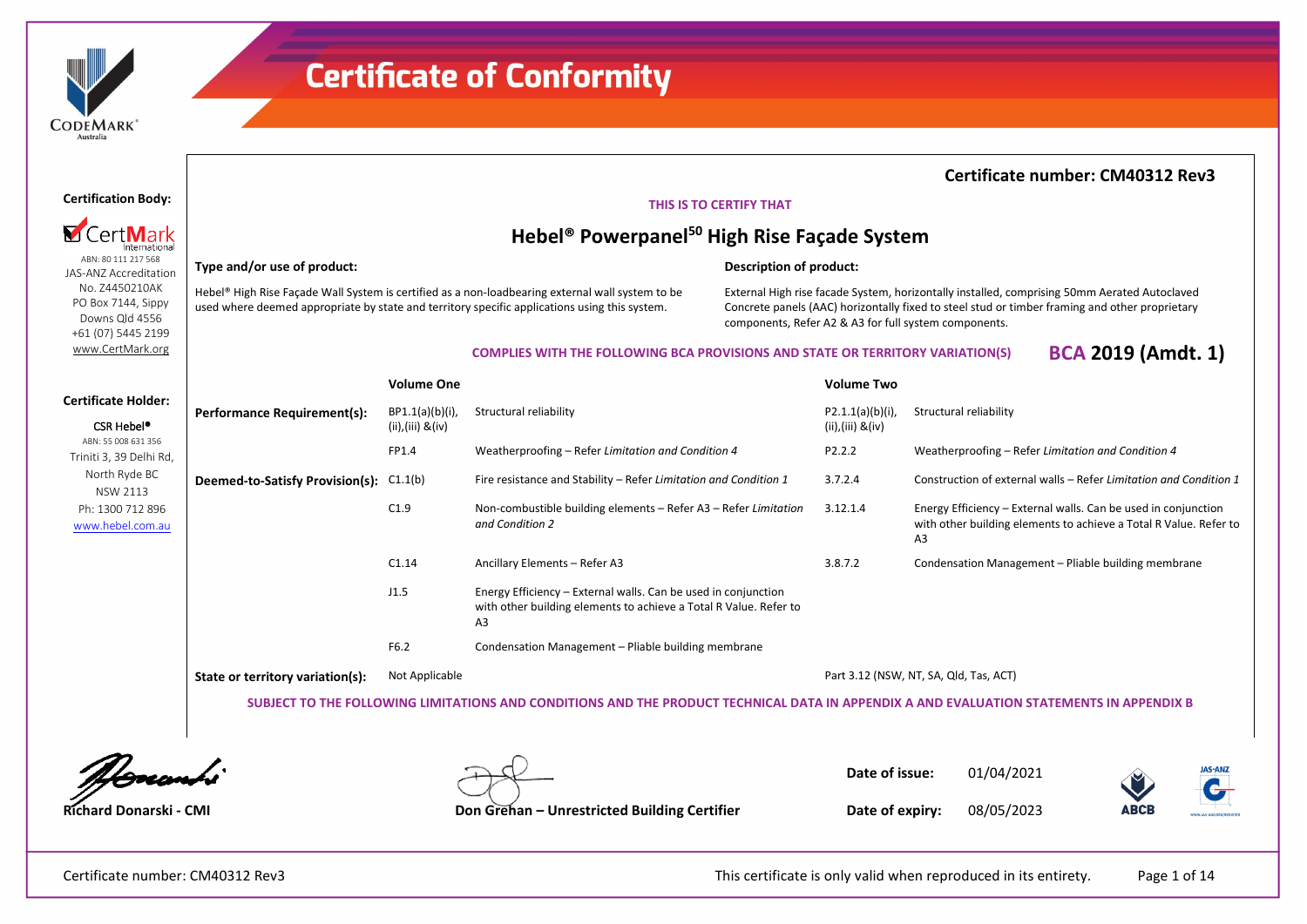

**Limitations and conditions: 1.** Compliance with FRL is dependant on the system components being as specified in A3. Any deviation from the tested specimen does not form part of this certificate of conformity. **2.** The non-combustibility requirements of C1.9 only apply where this system is installed using steel stud frames. Where timber stud frames are used, this system may only be installed where concession for timber framed construction apply, in the NCC. **3.** The installation of the 50mm Hebel PowerPanel Horizontal Façade System on site must be in accordance wit[h CSR 50mm High Rise Façade Details](https://register.certmark.org/certificates/CSR-Building-Products/CM40312/PP50-H-F_001-0019_Revision_E.pdf)  [Sheets PP50-H-F 001 –](https://register.certmark.org/certificates/CSR-Building-Products/CM40312/PP50-H-F_001-0019_Revision_E.pdf) 019 Revision E dated 22/03/2021. **4.** To satisfy FP1.4 & P2.2.2 via verification, the relevant design is required to meet the criteria of FV1.1 and/or V2.2.1 to the satisfaction of the Appropriate Authority as defined by the NCC. The site specific building must; (a)(i) have a risk score of 20 or less, when the sum of all risk factor scores is determined in accordance with Table FV1.1/V2.2.1a; and (a)(ii) not be subjected to an ultimate limit state wind pressure of more than 2.5kPa; and (a)(iii) include only windows that comply with AS 2047. Compliance with Weatherproofing is limited to the tested specimen detailed in A3, deviations from this specimen, is subject to site specific design and approval by the regulatory authority **5.** 50mm Hebel PowerPanel has not been tested and certified for impact loading from windborne debris in Regions C & D as denoted in AS 1170.2:2011. The building designer should take into consideration internal pressure resulting from dominant openings. **6.** Components approved under this certificate are not part of the seismic-force resisting system. **7.** This certificate is limited to the details within this certificate including the above compliance elements, product description, purpose or use. **8.** Design certification for earthquake loading compliance in accordance with AS 1170.4:2007 excludes Meckering Regions and Island Regions **9.** Other than the items and information listed, the remainder of the information contained in the product's literature is outside the Scope of Certification. **10.** The use of the certified product/system is subject to these Limitations and Conditions and must be read in conjunction with the Scope of **Building classification/s:** 1a, 2,3,4,5,6,7,8,9 & 10a

Scope of certification: The CodeMark Scheme is a building product certification scheme. The rules of the Scheme are available at the ABCB website www.abcb.gov.au. This Certificate of Conformity is to confirm that the relevant requirements of the Building Code of Australia (BCA) as claimed against have been met. The responsibility for the product performance and its fitness for the intended use remain with the Certificate Holder. The certification is not transferrable to a manufacturer not listed on Appendix A of this certificate.

Only criteria as identified within this Certificate of Conformity can be used for CodeMark certification claims. Where other claims are made in a client's Installation Manual, Website or other documents that are outside the criteria on this Certificate of Conformity, such criteria cannot be used or claimed to meet the requirements of this CodeMark certification.

The NCC defines a Performance Solution as one that complies with the Performance Requirements by means other than a Deemed-to-Satisfy Solution. A Building Solution that relies on a CodeMark Certificate of Conformity that certifies a product against the Performance Requirements cannot be considered as Deemed-to-Satisfy Solution.

This Certificate of Conformity may only relate to a part of a Performance Solution. In these circumstances other evidence of suitability is needed to demonstrate that the relevant Performance Requirements have been met. The relevant provisions of the Governing Requirements in Part A of the NCC will also need to be satisfied.

This Certificate of Conformity is issued based on the evidence of compliance as detailed herein. Any deviation from the specifications contained in this Certificate of Conformity is outside of this document's scope and the installation of the certified product will not be covered by this Certificate of Conformity. This may result in the product being classified as a non-conforming building product.

Certification below.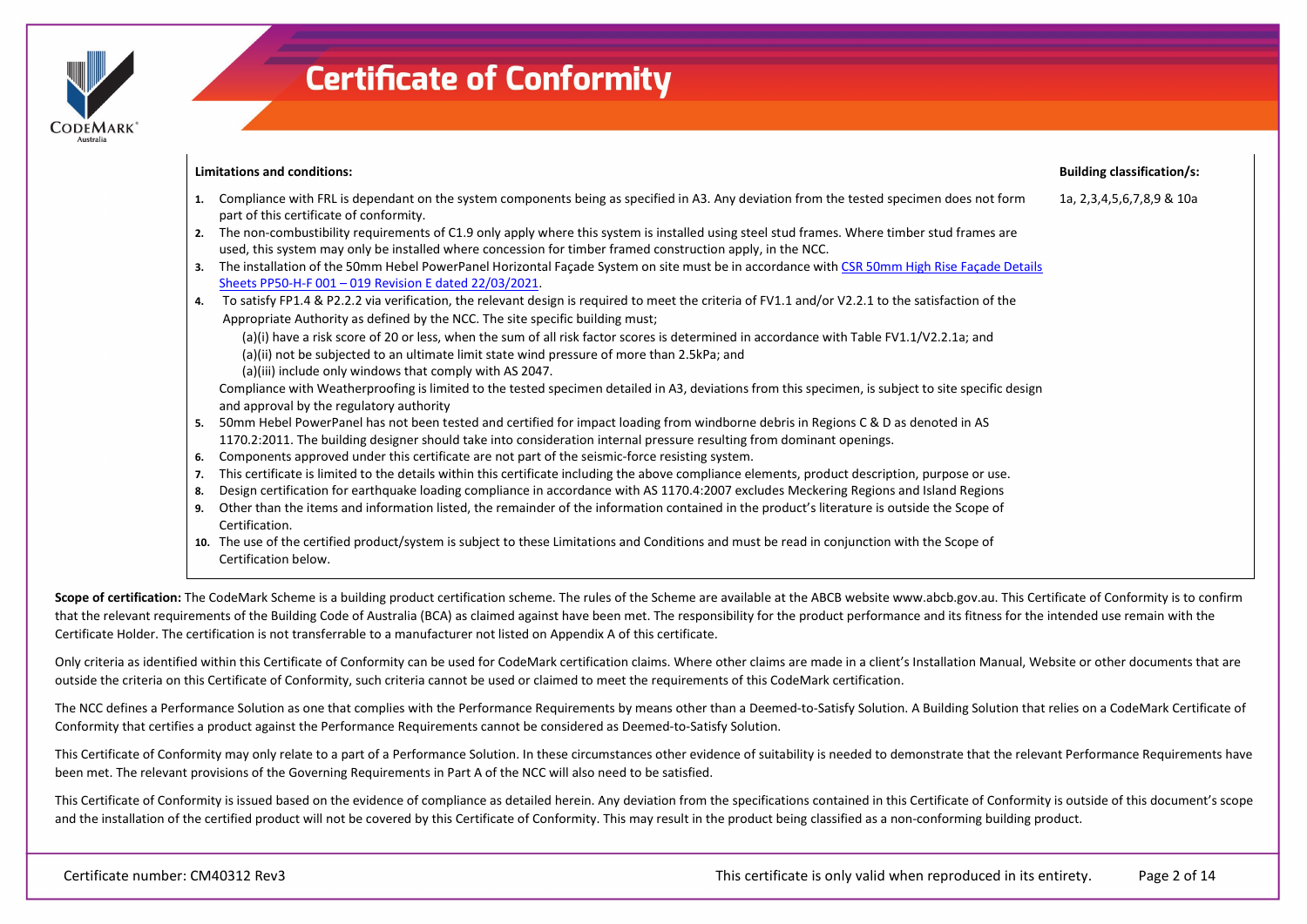

**Disclaimer:** The Scheme Owner, Scheme Administrator and Scheme Accreditation Body do not make any representations, warranties or guarantees, and accept no legal liability whatsoever arising from or connected to, the accuracy, reliability, currency or completeness of any material contained within this certificate; and the Scheme Owner, Scheme Administrator and Scheme Accreditation Body disclaim to the extent permitted by law, all liability (including negligence) for claims of losses, expenses, damages and costs arising as a result of the use of the product(s) referred to in this certificate.

When using the CodeMark logo in relation to or on the product/system, the Certificate Holder makes a declaration of compliance with the Scope of Certification and confirms that the product is identical to the product certified herein. In issuing this Certificate of Conformity, CertMark International has relied on the experience and expertise of external bodies (laboratories and technical experts).

Nothing in this document should be construed as a warranty or guarantee by CMI, and the only applicable warranties will be those provided by the Certificate Holder.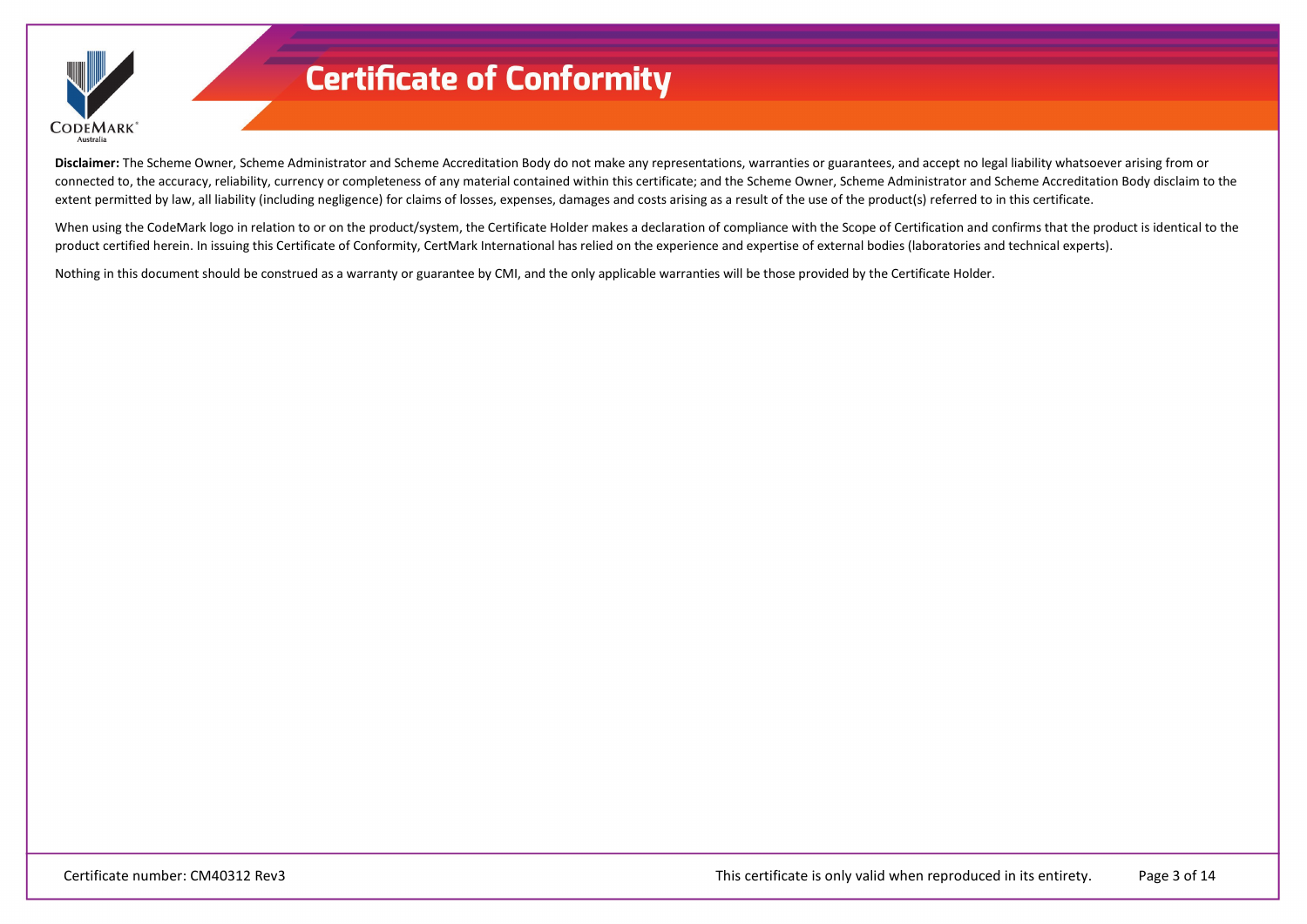

#### **APPENDIX A – PRODUCT TECHNICAL DATA**

#### **A1 Type and intended use of product**

As per page 1.

#### **A2 Description of product**

Hebel® PowerPanel<sup>50</sup> is a 50mm thick steel reinforced Autoclaved Aerated Concrete (AAC) Panel. The panel is manufactured in a range of stock sizes as detailed below.

- Panel reinforcement is a single layer of steel mesh with 4 longitudinal wires of 4mm diameter
- Nominal AAC Dry Density: 510kg/m<sup>3</sup>
- Length: 2000mm, 2400mm, 2550mm, 2700mm, 2850mm & 3000mm
- Width: 600mm
- Thickness: 50mm

#### **System Components:**

| Product                           | <b>Description</b>                                                                                                                                                      |
|-----------------------------------|-------------------------------------------------------------------------------------------------------------------------------------------------------------------------|
| $Hebel^*$                         | The core component of the Hebel PowerPanel <sup>50</sup> High Rise Façade Wall System is an AAC panel external wall cladding element installed Horizontally on steel    |
|                                   | framed buildings or timber framed buildings.                                                                                                                            |
| Top Hat                           | 24mm Perforated Top Hats - 0.42mm thick Galvanised steel, Fy = 550MPa, Coating class AZ150                                                                              |
|                                   | 35mm Perforated Top Hats - 0.55mm thick Galvanised steel, Fy = 270MPa, Coating class Z275                                                                               |
|                                   | 20mm and 40mm Steel Cavity battens - 0.42 thick Galvanised steel 35mm x 20mm x (250mm or continuous) or 35mm x 40mm x (250mm or continuous)                             |
|                                   | Rondo 310 - 0.55mm thick Galvanised steel, $F_y = 270 MPa$ , Coating class Z275                                                                                         |
| Fasteners & Fixings               | Temporary Fixings to fix steel battens to steel frame - 10-16 x 16mm Hex Head Tek Screw - Class 3.                                                                      |
|                                   | Temporary Fixings to fix steel battens to timber frame - 12-11 x 35mm Hex Head Type 17 Screw - Class 3.                                                                 |
|                                   | Screws to fix 50mm Hebel PowerPanel <sup>50</sup> through batten into steel frame - 14-10 x 100mm MP Bugle Head Type 17 - Class 3 Screw.                                |
|                                   | Screws to fix 50mm Hebel PowerPanel <sup>50</sup> through batten into timber frame - 14-10 x 150mm HEX Head Type 17 - Class 3 Screw.                                    |
| Hebel <sup>®</sup> Adhesive       | Hebel® Adhesive (supplied in 20kg bags) is used for gluing the PowerPanel <sup>50</sup> High Rise Façade Wall System panels together at vertical and horizontal joints. |
| Hebel <sup>®</sup> Patch          | Minor Chips or damage to PowerPanel <sup>50</sup> External Wall System panels are to be repaired using Hebel <sup>®</sup> Patch (supplied in 10kg bags).                |
| Hebel <sup>®</sup> Anti Corrosion | To coat reinforcement steel that has been exposed during cutting of the panels.                                                                                         |
| <b>Protection Paint</b>           |                                                                                                                                                                         |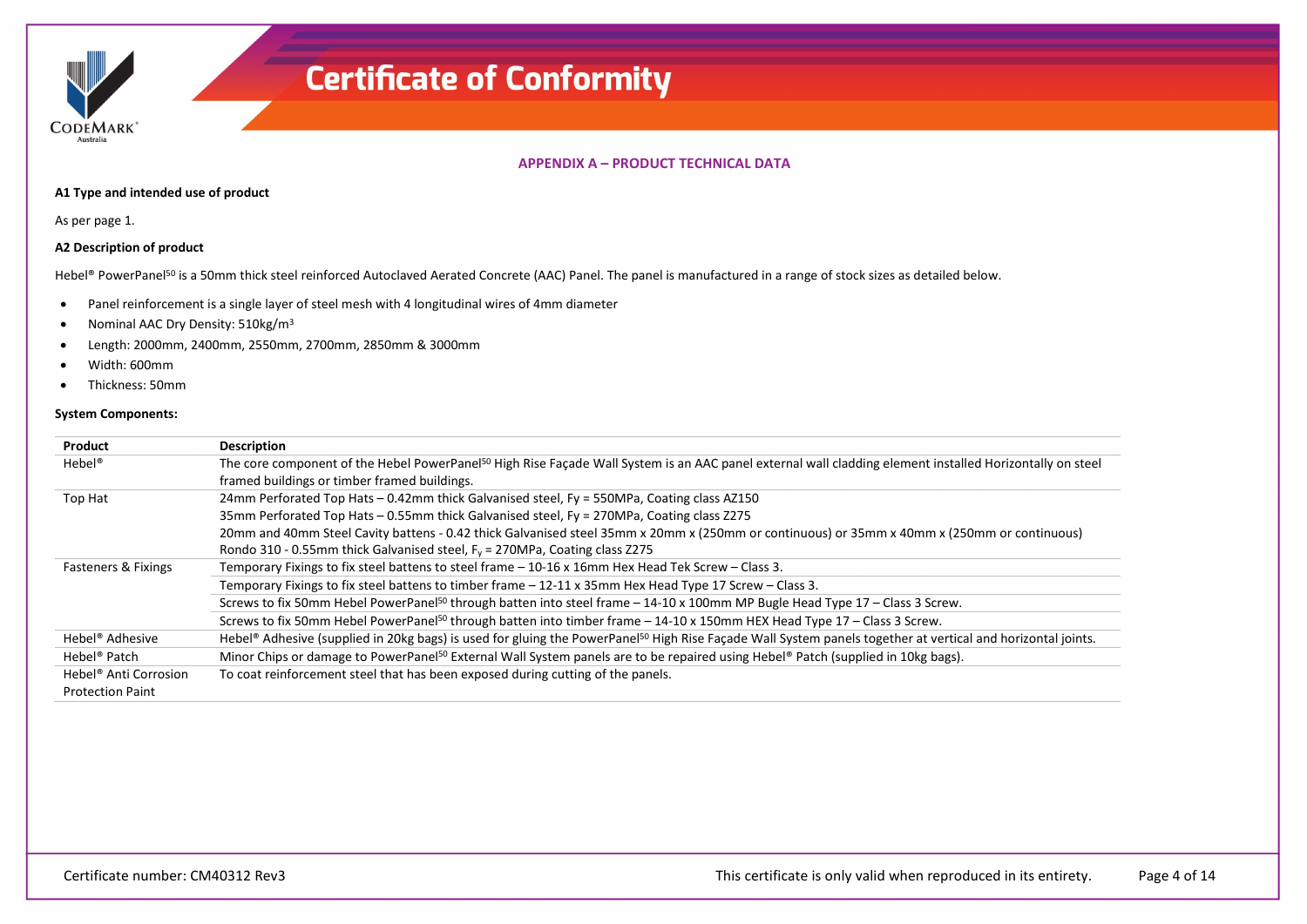

**A3 Product specifications**

**Fire – Non-Combustibility**

| <b>System Component</b>                                                                                     | <b>Hidden Slab Edge</b> | <b>Exposed Slab Edge</b> | Combustibility*                                               |
|-------------------------------------------------------------------------------------------------------------|-------------------------|--------------------------|---------------------------------------------------------------|
| <b>FRAMING SYSTEM</b>                                                                                       |                         |                          |                                                               |
| RONDO 92 x 50 x 1.15mm BMT deflection head track (or approved equivalent)                                   | $\checkmark$            | $\checkmark$             |                                                               |
| RONDO 92 x 32 x 1.15mm BMT base track (or approved equivalent)                                              | $\checkmark$            | $\checkmark$             | Non-Combustible                                               |
| RONDO 92 x 32 x 1.15mm BMT lipped studs (or approved equivalent)                                            | $\checkmark$            | $\checkmark$             | Subject component is constructed out of<br>light gauge steel. |
| Cleats: Rondo MAXIframe cleats 201, 201                                                                     | $\checkmark$            | $\checkmark$             |                                                               |
| Timber stud framed construction (for class 1a & 10a structures), or where permitted under concessions where |                         |                          | In accordance with BCA Vol 1 Concessions.                     |
| timber framing can be used for the specified building class(es).                                            |                         |                          | Refer Specification C1.1-3.10 & 4.3.                          |
| <b>Battens</b>                                                                                              |                         |                          |                                                               |
| 20mm Steel Cavity Batten                                                                                    | $\checkmark$            | $\checkmark$             |                                                               |
| 40mm Steel Cavity Batten                                                                                    | $\checkmark$            | $\checkmark$             | Non-Combustible                                               |
| Rondo 310                                                                                                   | $\checkmark$            | $\checkmark$             | Subject component is constructed out of                       |
| 24 mm Perforated Steel Top Hat                                                                              | $\checkmark$            | $\checkmark$             | light gauge steel.                                            |
| 35 mm Perforated Steel Top Hat                                                                              | $\checkmark$            | $\checkmark$             |                                                               |
| Wall system components                                                                                      |                         |                          |                                                               |
| Waterproof membrane                                                                                         | $\checkmark$            | $\checkmark$             |                                                               |
| Bradford Enviroseal ProctorWrap™ or DuPont™ Tyvek® HomeWrap®                                                | $\checkmark$            | $\checkmark$             | Combustible<br>Complies with BCA Clause C1.9                  |
| Wall wrap tape                                                                                              | $\checkmark$            | $\checkmark$             |                                                               |
| Hebel Façade Top Hat 50 mm x 0.75 mm BMT                                                                    | $\checkmark$            | $\checkmark$             |                                                               |
| 10-16mm x 16 hex head Top Hat fastener                                                                      | $\checkmark$            | $\checkmark$             |                                                               |
| Shelf angle                                                                                                 | $\checkmark$            |                          | Non-Combustible<br>Subject component is constructed out of    |
| M12 Hilti HVU galvanised chemical anchors at 900mm centres                                                  | $\checkmark$            |                          | light gauge steel                                             |
| M10 Hilti HVU galvanised chemical anchors at 450mm centres.                                                 | $\checkmark$            |                          |                                                               |
| Galvanised mechanical anchors at 600mm centres: Hilti HSA-F M10 (to fix shelf angle to slab edge)           | $\checkmark$            |                          |                                                               |
| Non-compressible packers to suit                                                                            | $\checkmark$            | $\checkmark$             |                                                               |
| <b>Backing Rod</b>                                                                                          | $\checkmark$            | $\checkmark$             | Non-Combustible<br>Complies with BCA Clause C1.9              |
| Selleys Fireblock XT                                                                                        | $\checkmark$            |                          |                                                               |
| Hebel <sup>®</sup> PowerPanel <sup>50</sup>                                                                 |                         |                          | Non-Combustible                                               |
|                                                                                                             |                         |                          | Subject component is constructed out of                       |
|                                                                                                             |                         |                          | Autoclaved Aerated Concrete.                                  |
| <b>Hebel Anti-Corrosion Protection Paint</b>                                                                | $\checkmark$            | $\checkmark$             | Combustibility unknown                                        |
|                                                                                                             |                         |                          | Complies with BCA Clause C1.14                                |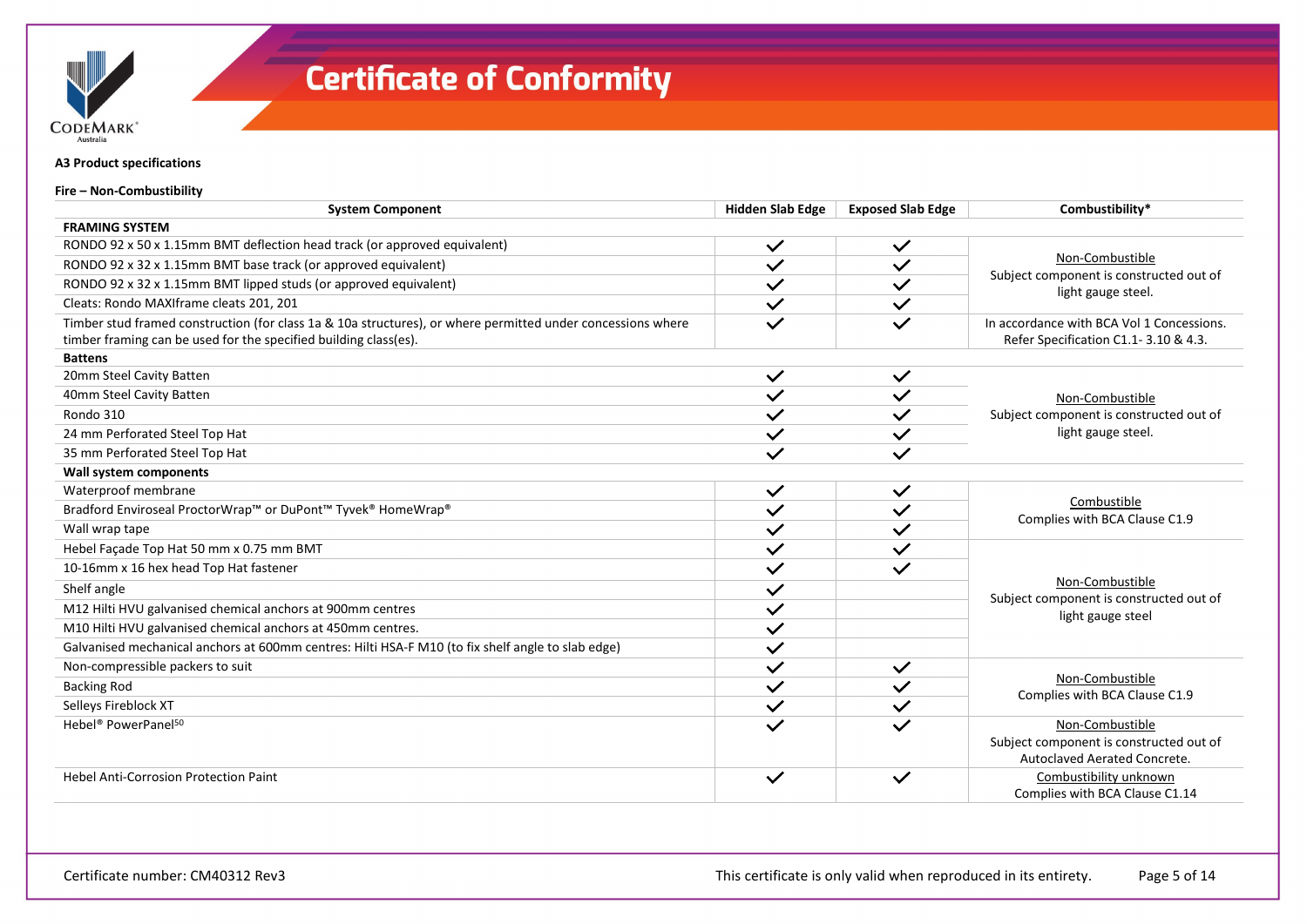| Hebel <sup>®</sup> Adhesive                                                                           | $\checkmark$ | $\checkmark$             | Non-Combustible<br>Subject component is constructed out of                                                                                    |
|-------------------------------------------------------------------------------------------------------|--------------|--------------------------|-----------------------------------------------------------------------------------------------------------------------------------------------|
|                                                                                                       |              |                          | Portland cement, fine sand aggregate and<br>calcium carbonate filler.                                                                         |
| 10-16 x 16mm Hex Head Tek class 3 screws                                                              | $\checkmark$ | $\checkmark$             |                                                                                                                                               |
| 12-11 x 35mm Hex Head Type 17 Screw                                                                   |              |                          | Non-Combustible                                                                                                                               |
| 14-10 x 100mm MP Bugle Head Type 17 - Class 3 Screw                                                   |              | $\checkmark$             | Subject component is constructed out of                                                                                                       |
| 14-10 x 150mm HEX Head Type 17 - Class 3 Screw                                                        | $\checkmark$ | $\checkmark$             | light gauge steel                                                                                                                             |
| Pressure equalization slots                                                                           | $\checkmark$ | $\checkmark$             | Combustibility requirements not applicable                                                                                                    |
| Hebel <sup>®</sup> patch                                                                              | $\checkmark$ | $\checkmark$             | Non-Combustible<br>Subject component is constructed out of<br>Portland cement, Calcium Sulfoaluminate<br>cement and calcium carbonate filler. |
| Flashing / DPC - not supplied by CSR                                                                  | $\checkmark$ | $\checkmark$             |                                                                                                                                               |
| Gyprock plasterboard                                                                                  |              |                          | Combustible                                                                                                                                   |
| <b>Bradford insulation</b>                                                                            |              | $\overline{\phantom{a}}$ | Complies with BCA Clause C1.9                                                                                                                 |
| <b>COATING SYSTEM</b>                                                                                 |              |                          |                                                                                                                                               |
| Dulux Acratex or Rockcote Acrylic coating systems as per section 4.2 of AECOM report dated 02/04/2020 | $\checkmark$ | $\checkmark$             | Combustibility unknown<br>Complies with BCA Clause C1.14                                                                                      |

#### **Fire Resistance Levels**

**CODEMARK** 

The assessment is limited to the term of validity of the NCC 2019 (Amdt 1) Volume One, as appropriate.

System 4 to be used as external walls to achieve a Fire Resistance Level, FRL, from outside only. Where the NCC requires building elements and/or ancillary elements to be non-combustible or achieve specific fire resisting performance requirements, the Hebel Powerpanel<sup>50</sup> High Rise Façade System must be constructed to satisfy such requirements as relevant to the determined building class(es).

Systems 1-3 achieve a two-way FRL of at least -/60/60, and as such are considered to achieve the required FRL for use as spandrel protection by BCA Clause C2.6 assuming that the spandrel performs no loadbearing function.

| System | Internal Plasterboard Lining  | <b>Assessed in Report Section</b> | <b>Relevant Test Reports</b> | <b>Assessed FRL</b>               |
|--------|-------------------------------|-----------------------------------|------------------------------|-----------------------------------|
|        | 2 x 16mm CSR Fyrchek          | Section 8                         | FSP 1841 & AS A30:1958       | FRL -/120/120 (two-way)           |
|        | 1 x 16mm CSR Fyrchek          | Section 9                         | WFRA 2114100.1               | FRL -/60/60 (two-way)             |
|        | 2 x 13mm CSR Fyrchek          | Section 10                        | EWFA 2406400                 | FRL -/90/90 (two-way)             |
|        | 1 x 10mm Gyprock Plasterboard | Section 11                        | FSP 1841                     | FRL -/120/120 (from outside only) |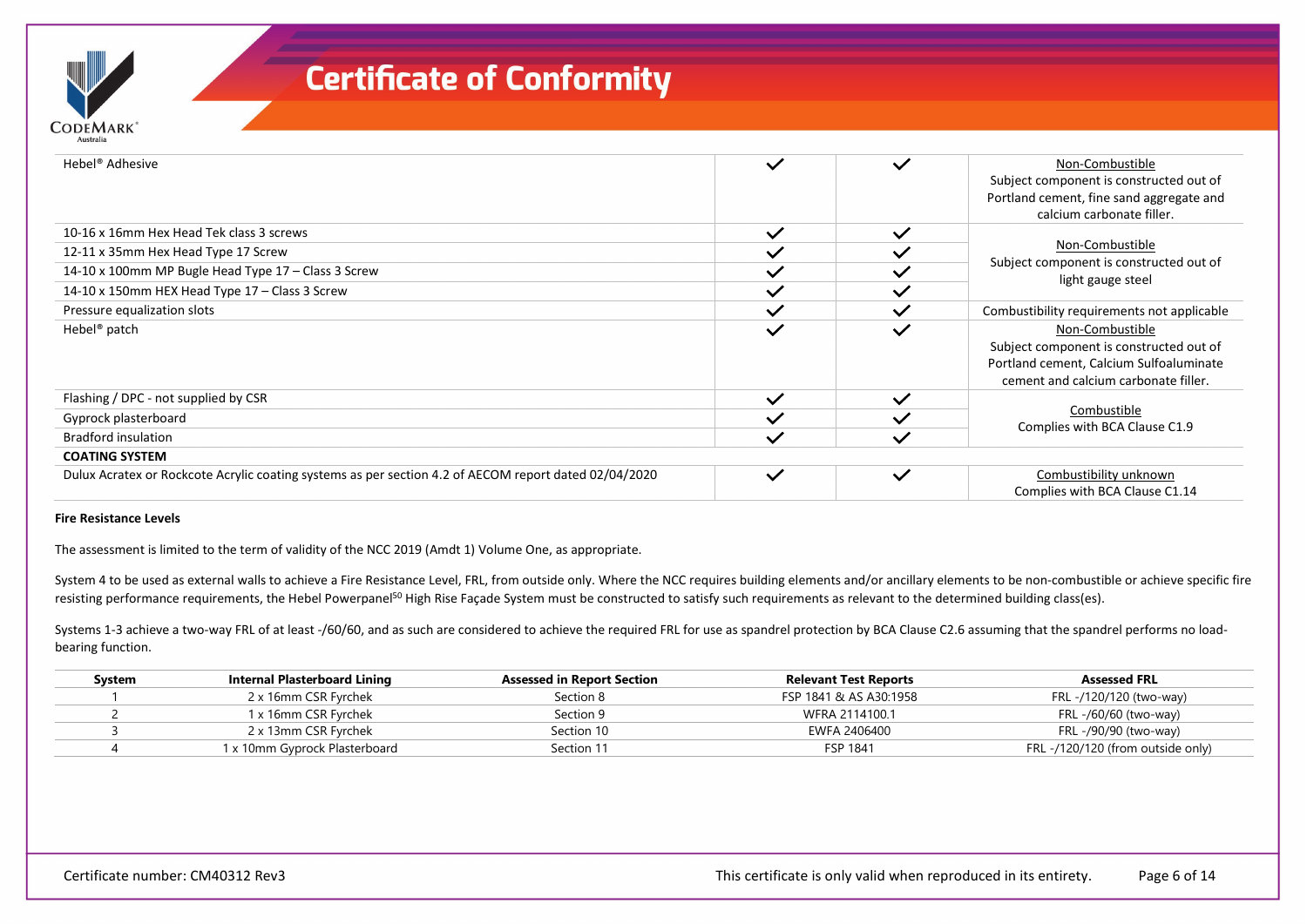| <b>CODEMARK</b> | <b>Certificate of Conformity</b>                                                                                                                                                                                                                                                                                                                                                                                        |
|-----------------|-------------------------------------------------------------------------------------------------------------------------------------------------------------------------------------------------------------------------------------------------------------------------------------------------------------------------------------------------------------------------------------------------------------------------|
| System 1        | The façade wall systems variations:                                                                                                                                                                                                                                                                                                                                                                                     |
|                 | The Hebel® 50mm PowerPanels shall be fixed to top hats from outside of the building by 14-10 x 100mm MP Bugle Head Type 17 screws.<br>Top Hats/Battens in galvanised steel are to be provided in nominal widths of 20mm, 24mm, 35mm or 40mm and be designed and constructed in accordance with AS 3623:1993 and/or<br>2.<br>AS/NZS 4600:2018.                                                                           |
|                 | Structural steel stud frame must be designed in accordance with AS 3623:1993 and/or AS/NZS 4600:2018.<br>3.                                                                                                                                                                                                                                                                                                             |
|                 | Steel stud frame must be designed to limit the lateral deflection to H/360 under serviceability wind pressures in accordance with AS 1170.2:2011 as per CSR Hebel® drawing PP50-H-F-<br>4.<br>002.                                                                                                                                                                                                                      |
|                 | The AAC panels must not bear any structural load other than the weight of other AAC panels stacked above them.<br>5.                                                                                                                                                                                                                                                                                                    |
|                 | The Hebel® 50mm PowerPanel <sup>50</sup> are to be laid horizontally and not vertically as tested within FSP 1841.<br>6.                                                                                                                                                                                                                                                                                                |
|                 | Two layers of 16mm CSR Fyrchek is to be provided as internal wall lining of the façade system in combination with the Hebel® 50mm PowerPanel <sup>50</sup> as an external lining to the façade.<br>The Hebel® 50mm PowerPanel <sup>50</sup> shall be either supported on the concrete slab or on a continuous steel shelf angle fixed to the face of the concrete slab as per CSR Hebel® drawing<br>8.<br>PP50-H-F-001. |
|                 | Hebel® adhesive is to be used at vertical and horizontal joints.<br>9.                                                                                                                                                                                                                                                                                                                                                  |
|                 | The Hebel® 50mm PowerPanels are to be interlocked in a stretcher bond arrangement.<br>10.                                                                                                                                                                                                                                                                                                                               |
|                 | Non-compressible packers may be used between the steel battens and steel studs to align the Hebel® 50mm PowerPanel.<br>11.                                                                                                                                                                                                                                                                                              |
|                 | 12. The maximum stud spacing is 600mm centres three (3) screws to be used per panel per stud. Where 3 screws are required for 600mm wide panels per stud a continuous batten is to<br>be used.                                                                                                                                                                                                                          |
|                 | 13. Selleys Fire Block XT may alternatively be applied behind the top of the steel angle provided all bolt holes are also sealed with Fire Block XT in accordance with manufacturer's<br>specifications.                                                                                                                                                                                                                |
|                 | 14. A weep hole may be present within the Hebel® 50mm PowerPanels to allow the wall cavity to experience the same pressure as that acting on the outside wall.                                                                                                                                                                                                                                                          |
|                 | 15. Maximum spacing of control joints is to be limited to 6m as per CSR Hebel® drawing PP50-H-F-006.                                                                                                                                                                                                                                                                                                                    |
| System 2        | Vary System 1 described above by substituting the internal plasterboard layers (System 1 Item 7) with a single layer of 16 mm Fyrchek plasterboard.                                                                                                                                                                                                                                                                     |
| System 3        | Vary System 1 described above by substituting the internal plasterboard layers (System 1 Item 7) with two layers of 13 mm Fyrchek plasterboard.                                                                                                                                                                                                                                                                         |
| System 4        | Vary System 1 described above by substituting the internal plasterboard layers (System 1 Item 7) with a single layer of 10 mm standard plasterboard.                                                                                                                                                                                                                                                                    |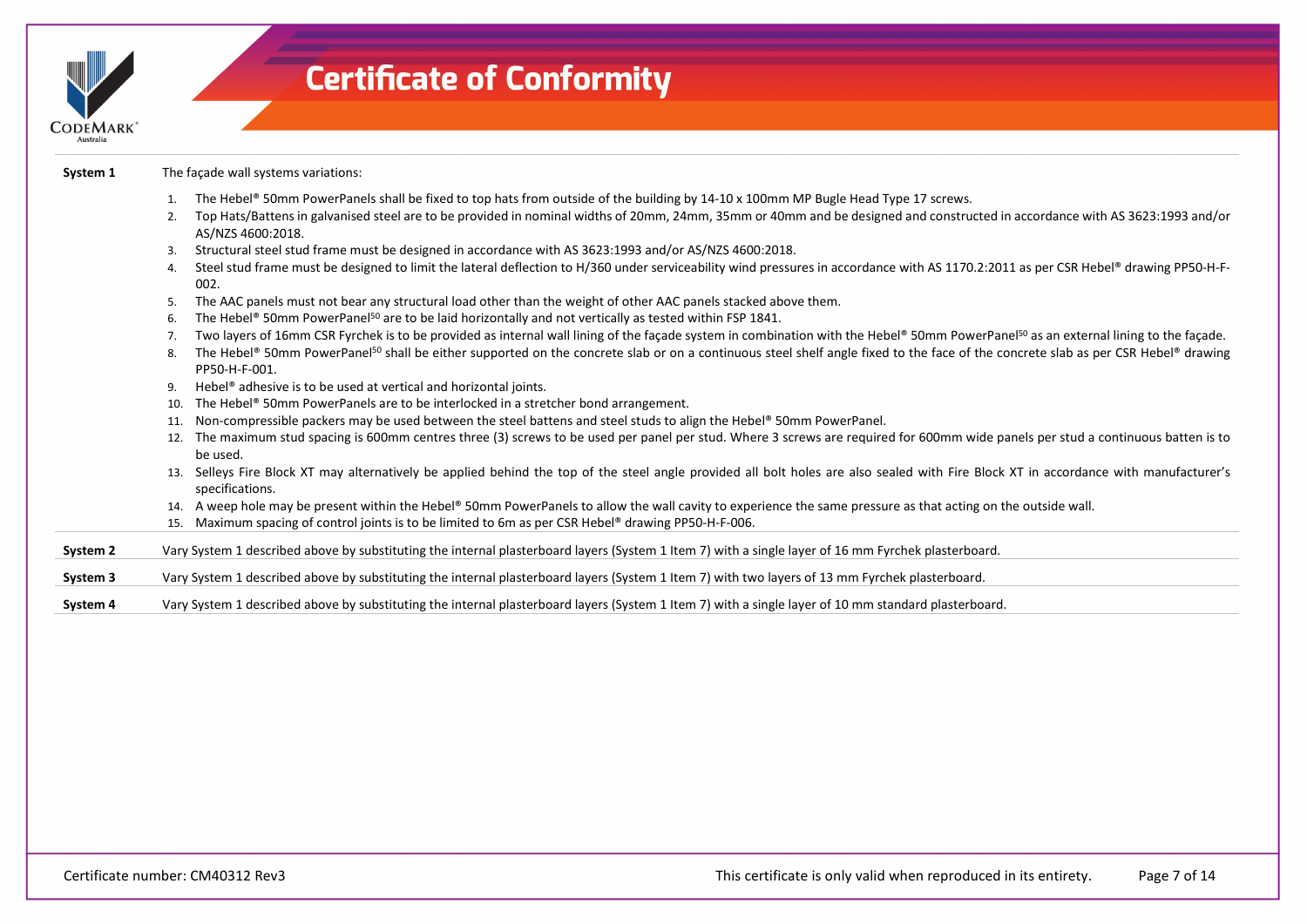

| System 1                                                                                                 | System 2                         | System 3                                                             | System 4                            |
|----------------------------------------------------------------------------------------------------------|----------------------------------|----------------------------------------------------------------------|-------------------------------------|
|                                                                                                          |                                  |                                                                      | FRL-/120/120<br>(from outside only) |
|                                                                                                          |                                  |                                                                      |                                     |
| Yes                                                                                                      | Yes                              | Yes                                                                  | Yes                                 |
| Yes                                                                                                      | Yes                              | Yes                                                                  | Yes                                 |
| Yes                                                                                                      | Yes                              | Yes                                                                  | Yes                                 |
| Yes                                                                                                      | Yes                              | Yes                                                                  | Yes                                 |
| Yes                                                                                                      | Yes                              | Yes                                                                  | Yes                                 |
| Yes                                                                                                      | Yes                              | Yes                                                                  | Yes                                 |
| Yes                                                                                                      | Yes                              | Yes                                                                  | Yes                                 |
| Yes                                                                                                      | Yes                              | Yes                                                                  | Yes                                 |
| Yes                                                                                                      | Yes                              | Yes                                                                  | Yes                                 |
|                                                                                                          |                                  | Yes                                                                  | Yes                                 |
|                                                                                                          |                                  |                                                                      |                                     |
| Yes                                                                                                      | Yes                              | Yes                                                                  | Yes                                 |
| Yes                                                                                                      | Yes                              | Yes                                                                  | Yes                                 |
| Yes                                                                                                      | Yes                              | Yes                                                                  | Yes                                 |
| Yes                                                                                                      | Yes                              | Yes                                                                  | Yes                                 |
|                                                                                                          |                                  |                                                                      |                                     |
| Yes                                                                                                      | Yes                              | Yes                                                                  | Yes                                 |
|                                                                                                          |                                  |                                                                      |                                     |
| Yes                                                                                                      | Yes                              | Yes                                                                  | Yes                                 |
| No                                                                                                       | Yes                              | Yes                                                                  | Yes                                 |
| No                                                                                                       | No                               | Yes                                                                  | Yes                                 |
| No                                                                                                       | No                               | No                                                                   | Yes                                 |
|                                                                                                          |                                  |                                                                      |                                     |
| Yes                                                                                                      | Yes                              | Yes                                                                  | Yes                                 |
| A weep hole may be present within the Hebel® 50mm PowerPanels to allow the wall cavity to experience the | FRL-/120/120<br>(two-way)<br>Yes | For Achieving the Following FRL's:<br>FRL-/60/60<br>(two-way)<br>Yes | FRL-/90/90<br>(two-way)             |

*Source: Stephen Grubits & Associates; Rep. 2013/277.87 R1.6; Determination of FRL by Calculation; Dated 16/04/2020.*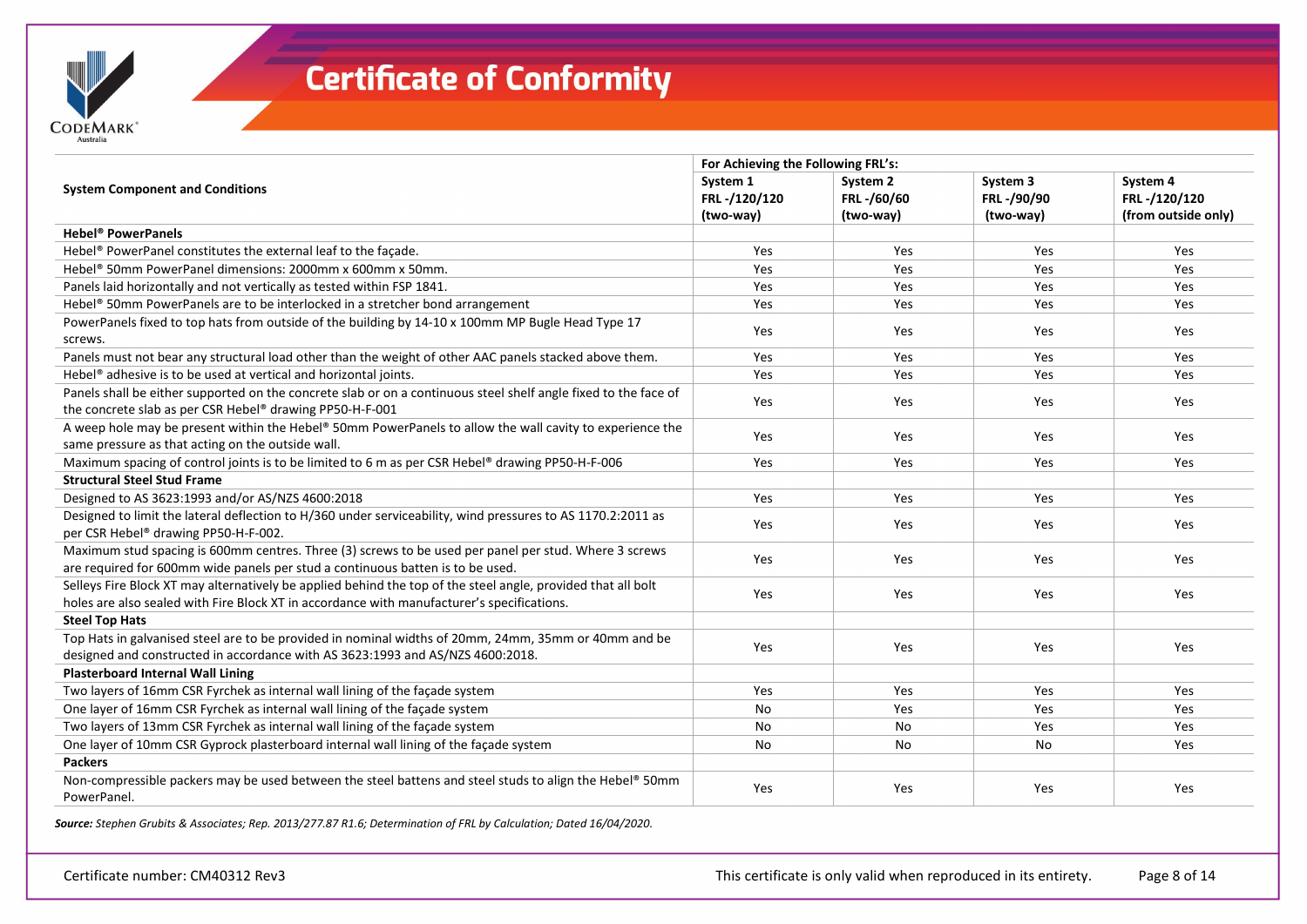

Variations to linings and framing

| <b>Frame</b>    | Orientation of panel       | <b>Interior Lining</b>       | Direction of Fire  | <b>FRL</b>          |
|-----------------|----------------------------|------------------------------|--------------------|---------------------|
| Timber or Steel | Horizontal fixed to frame* | Standard grade plasterboard  | Outside Only       | -/60/60 or 60/60/60 |
| Timber          | Horizontal fixed to frame* | 1 x 16mm Fyrchek             | Inside and Outside | -/60/60 or 60/60/60 |
| Steel           | Horizontal fixed to frame* | 1 x 13mm or 1 x 16mm Fyrchek | Inside and Outside | -/60/60 or 60/60/60 |
| Timber or Steel | Horizontal fixed to frame* | Standard grade plasterboard  | Outside Only       | -/90/90 or 90/90/90 |
| Timber or Steel | Horizontal fixed to frame* | 2 x 13mm or 1 x 16mm Fyrchek | Inside and Outside | -/90/90 or 90/90/90 |

\*Installation requirements as per A5 of this Certificate of Conformity.

**Note:** Stud Spacings at 450mm or 600mm centres dependent on applied loading including wind

Source: IGNIS Solutions Pty Ltd; Report No. IGNS-8349 I02R04 Hebel Wall Compliance dated 17/03/2021. **(Report is available upon request, contact Hebel Technical Services)** 

#### **Weatherproofing**

- The walls are constructed in accordance with AS 5146.3:2015 and appropriate limitations and/or requirements arising from the use of Hebel PowerPanels of 50mm thickness.
- External coating system to be in accordance with AS 5146.3:2015.
- External coating of the panel shall contain an embedded fibreglass mesh reinforcing coat with maximum aperture of 10mm by 10mm and minimum weight of 145g/m<sup>2</sup> (incorporated in the base levelling coat) – entire wall for horizontally orientated panels. Where fibreglass mesh is installed in the base levelling coat for class 2-9 buildings, the fibreglass mesh base material i.e. glass is non-combustible and therefore the requirements of clause C1.9 Non-combustible building elements do not apply to the following: (v) Glass, including laminated glass.
- The first (texture) coat and second (finish) coats must be acrylic latex coatings complying with AS/NZS 4548.1-4:1999.
- The coatings must be suitable and compatible with AAC Hebel substrate (with priming where required).
- Coatings to comply with AS/NZS 4548.5:1999.
- Coating manufacturer to specify minimum coating dry film thickness to comply with AS/NZS 4548.5:1999.
- Approved coating systems:
	- a. Rockcote Armorflex
	- b. Dulux AcraTex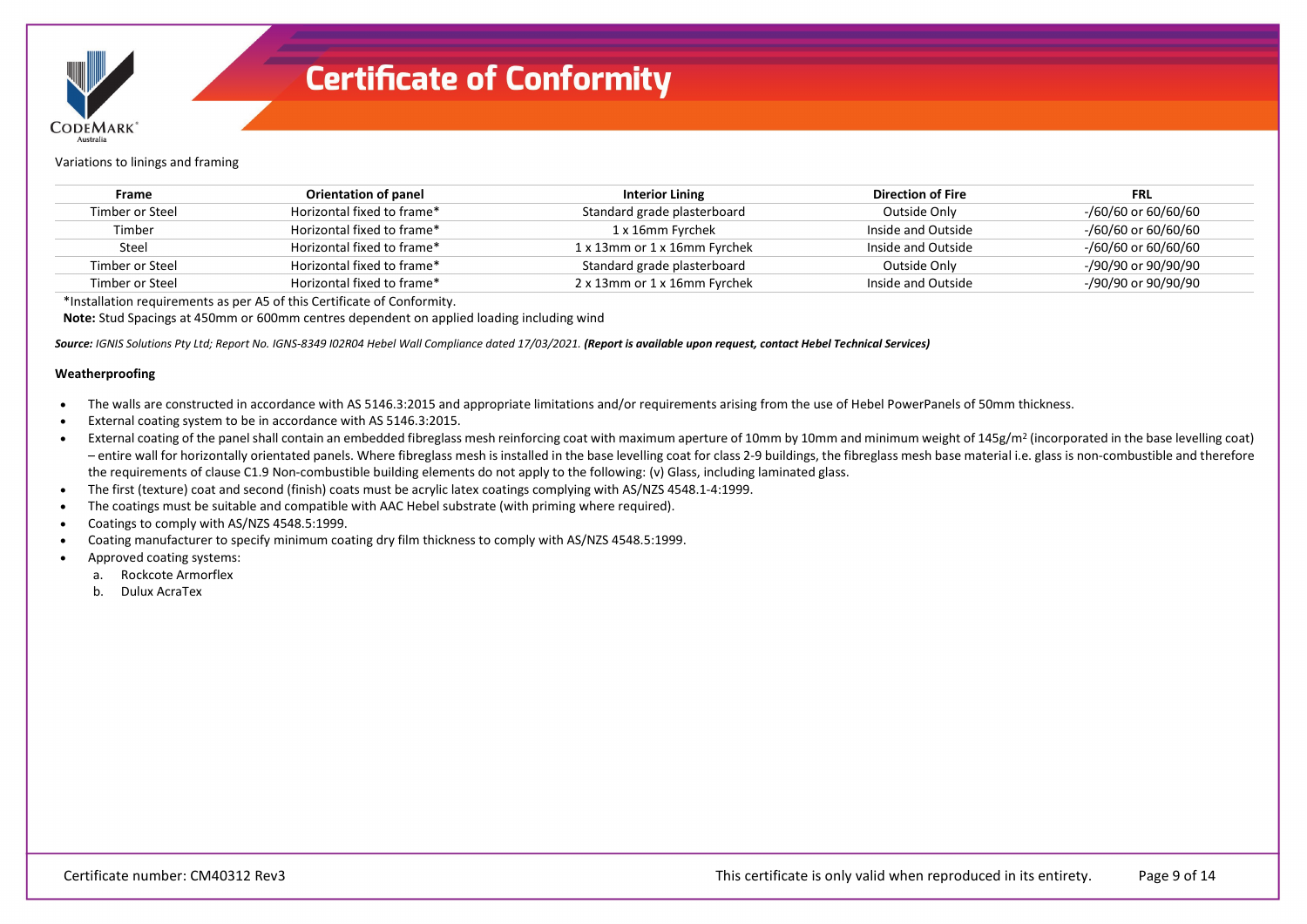

**Thermal Properties – Hebel Horizontally Installed Façade Wall System incorporating 50mm Hebel PowerPanel50 (dry density 510kg/m3) on Steel Frame**

|                                                                                                                                                                        | <b>Insul Path</b> |            | All Wall (bridged) |                   |            |            |  |
|------------------------------------------------------------------------------------------------------------------------------------------------------------------------|-------------------|------------|--------------------|-------------------|------------|------------|--|
|                                                                                                                                                                        | Total R,          | Total R,   | Total R,           | Total R,          | Total R,   | Total R,   |  |
| <b>Description of Specimen</b>                                                                                                                                         | $m^2$ ·K/W        | $m^2$ ·K/W | $m^2$ ·K/W         | $m^2$ ·K/W        | $m^2$ ·K/W | $m^2$ ·K/W |  |
|                                                                                                                                                                        | Winter            | Summer     | Winter             | Summer            | Winter     | Summer     |  |
| 50MM HEBEL POWERPANEL 50 (4% M.C.) SYSTEM with Bradford Gold Wall Batt R2.7 HP and 20mm steel batten and steel studs at 600mm centres (13mm<br>Gyprock Plasterboard)   | R3.55             | R3.35      | R <sub>2.70</sub>  | R2.59             | U0.370     | U0.386     |  |
| 50MM HEBEL POWERPANEL 50 (4% M.C.) SYSTEM with Bradford Gold Wall Batt R2.7 HP and 20mm steel batten and steel studs at 450mm centres (13mm<br>Gyprock Plasterboard)   | R3.55             | R3.35      | R2.51              | R <sub>2.42</sub> | U0.399     | U0.414     |  |
| 50MM HEBEL POWERPANEL 50 (4% M.C.) SYSTEM with Bradford Gold Wall Batt R2.7 HP and 20mm steel batten and steel studs at 600mm centres<br>(1x16mm Fyrchek Plasterboard) | R3.57             | R3.37      | R <sub>2.74</sub>  | R2.63             | U0.365     | U0.381     |  |
| 50MM HEBEL POWERPANEL 50 (4% M.C.) SYSTEM with Bradford Gold Wall Batt R2.7 HP and 20mm steel batten and steel studs at 450mm centres<br>(1x16mm Fyrchek Plasterboard) | R3.57             | R3.37      | R2.54              | R <sub>2.45</sub> | U0.396     | U0.408     |  |
| 50MM HEBEL POWERPANEL 50 (4% M.C.) SYSTEM with Bradford Gold Wall Batt R2.7 HP and 20mm steel batten and steel studs at 600mm centres<br>(2x13mm Fyrchek Plasterboard) | R3.63             | R3.42      | R2.86              | R2.74             | U0.350     | U0.365     |  |
| 50MM HEBEL POWERPANEL 50 (4% M.C.) SYSTEM with Bradford Gold Wall Batt R2.7 HP and 20mm steel batten and steel studs at 450mm centres<br>(2x13mm Fyrchek Plasterboard) | R3.63             | R3.42      | R <sub>2.67</sub>  | R2.57             | U0.375     | U0.389     |  |
| 50MM HEBEL POWERPANEL 50 (4% M.C.) SYSTEM with Bradford Gold Wall Batt R2.7 HP and 20mm steel batten and steel studs at 600mm centres<br>(2x16mm Fyrchek Plasterboard) | R3.66             | R3.46      | R2.92              | R2.80             | U0.343     | U0.358     |  |
| 50MM HEBEL POWERPANEL 50 (4% M.C.) SYSTEM with Bradford Gold Wall Batt R2.7 HP and 20mm steel batten and steel studs at 450mm centres<br>(2x16mm Fyrchek Plasterboard) | R3.66             | R3.46      | R <sub>2.74</sub>  | R2.63             | U0.366     | U0.380     |  |
| 50MM HEBEL POWERPANEL 50 (4% M.C.) SYSTEM with Bradford Gold Wall Batt R2.5 HP and 20mm steel batten and steel studs at 600mm centres (13mm<br>Gyprock Plasterboard)   | R3.35             | R3.15      | R2.60              | R <sub>2.48</sub> | U0.385     | U0.403     |  |
| 50MM HEBEL POWERPANEL 50 (4% M.C.) SYSTEM with Bradford Gold Wall Batt R2.5 HP and 20mm steel batten and steel studs at 450mm centres (13mm<br>Gyprock Plasterboard)   | R3.35             | R3.15      | R <sub>2.42</sub>  | R2.32             | U0.414     | U0.431     |  |
| 50MM HEBEL POWERPANEL 50 (4% M.C.) SYSTEM with Bradford Gold Wall Batt R2.5 HP and 20mm steel batten and steel studs at 600mm centres<br>(1x16mm Fyrchek Plasterboard) | R3.37             | R3.16      | R2.63              | R2.51             | U0.380     | U0.398     |  |
| 50MM HEBEL POWERPANEL 50 (4% M.C.) SYSTEM with Bradford Gold Wall Batt R2.5 HP and 20mm steel batten and steel studs at 450mm centres<br>(1x16mm Fyrchek Plasterboard  | R3.37             | R3.16      | R <sub>2.45</sub>  | R2.35             | U0.408     | U0.425     |  |
| 50MM HEBEL POWERPANEL 50 (4% M.C.) SYSTEM with Bradford Gold Wall Batt R2.5 HP and 20mm steel batten and steel studs at 600mm centres<br>(2x13mm Fyrchek Plasterboard) | R3.43             | R3.22      | R <sub>2.74</sub>  | R2.62             | U0.365     | U0.382     |  |
| 50MM HEBEL POWERPANEL 50 (4% M.C.) SYSTEM with Bradford Gold Wall Batt R2.5 HP and 20mm steel batten and steel studs at 450mm centres<br>(2x13mm Fyrchek Plasterboard) | R3.43             | R3.22      | R2.57              | R <sub>2.46</sub> | U0.389     | U0.406     |  |
| 50MM HEBEL POWERPANEL 50 (4% M.C.) SYSTEM with Bradford Gold Wall Batt R2.5 HP and 20mm steel batten and steel studs at 600mm centres<br>(2x16mm Fyrchek Plasterboard) | R3.46             | R3.25      | R2.80              | R2.67             | U0.357     | U0.374     |  |
| 50MM HEBEL POWERPANEL 50 (4% M.C.) SYSTEM with Bradford Gold Wall Batt R2.5 HP and 20mm steel batten and steel studs at 450mm centres<br>(2x16mm Fyrchek Plasterboard) | R3.46             | R3.25      | R2.64              | R2.52             | U0.379     | U0.396     |  |

Notes: The above table gives Total R & Total U values for the thermally bridged whole wall surface (no glazing). The All Wall (bridged) results do not have any thermal break product present, and metal battens are fixed dir but not noggins. Assumes thermal resistance of 50mm Hebel PowerPanel<sup>50</sup> (dry density 510kg/m<sup>3</sup>) is R0.313 m<sup>2</sup>.K/W for 4.0% M.C..R-values calculated per AS/NZS 4859 Parts 1&2:2018, Thermal insulation materials for buildi (This update includes revised framing details to reduce thermal bridging).

*Source: James M Fricker; Report No. i107g; Determination of R values by calculation in accordance with AS/NZS 4859 Parts 1&2:2018; Dated 21/06/2019.*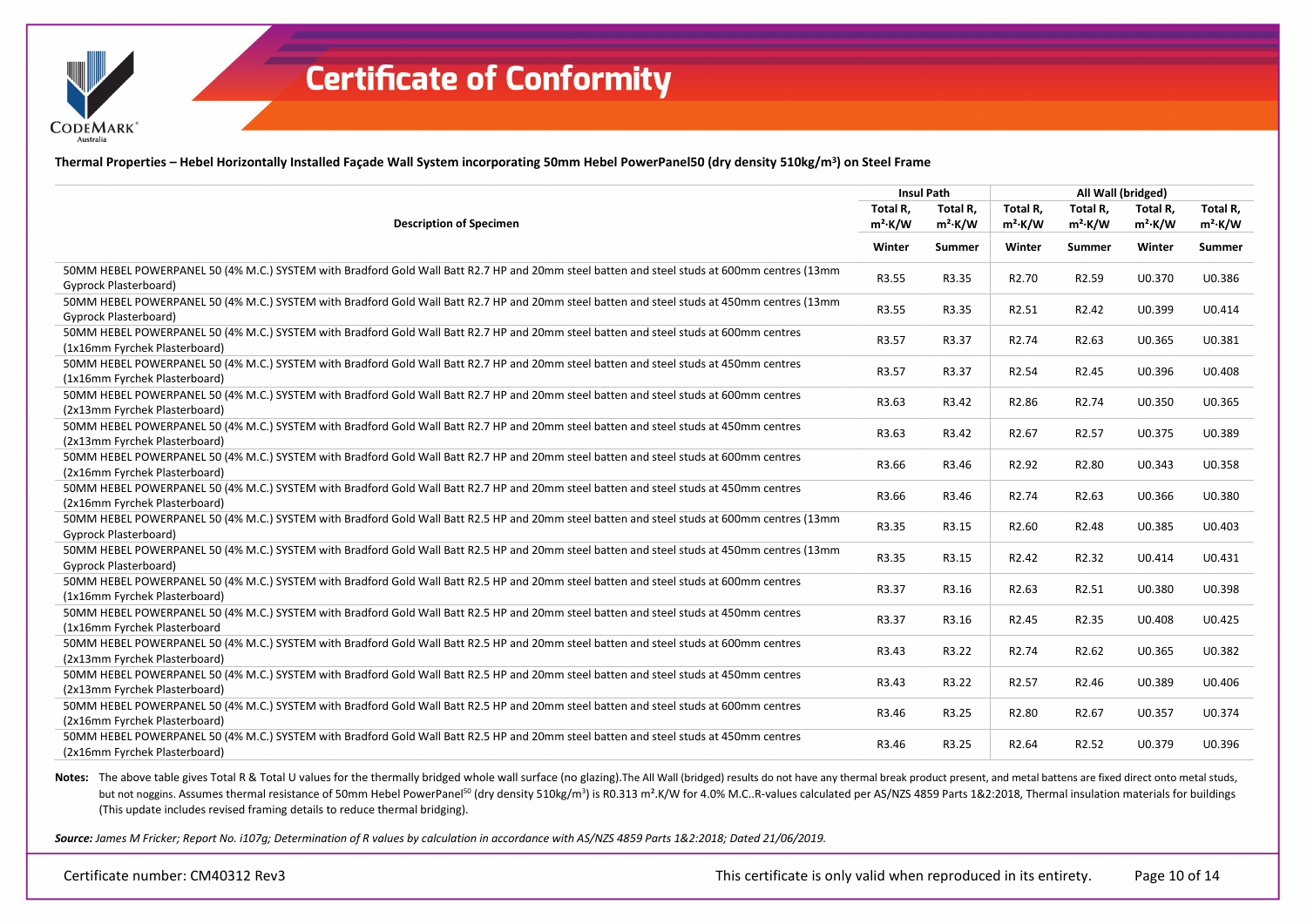

**CODEMARK** 

**Thermal Properties – Hebel Horizontally Installed Façade Wall System incorporating 50mm Hebel PowerPanel50 (dry density 510kg/m3) on Timber Frame**

|                                                                                                                                                                                  |                        |                        | All Wall (bridged)     |                        |
|----------------------------------------------------------------------------------------------------------------------------------------------------------------------------------|------------------------|------------------------|------------------------|------------------------|
| <b>Description of Specimen</b>                                                                                                                                                   | Total R,<br>$m^2$ ·K/W | Total R,<br>$m^2$ ·K/W | Total R.<br>$m^2$ ·K/W | Total R.<br>$m^2$ ·K/W |
|                                                                                                                                                                                  | Winter                 | Summer                 | Winter                 | Summer                 |
| 50MM HEBEL POWERPANEL 50 (4% M.C.) SYSTEM with 20mm steel batten and Bradford Gold Wall Batt R2.7 HP, and 90x45mm timber studs at 600mm centres (13mm Gyprock<br>Plasterboard)   | R3.54                  | R3.35                  | R2.98                  | R2.86                  |
| 50MM HEBEL POWERPANEL 50 (4% M.C.) SYSTEM with 20mm steel batten and Bradford Gold Wall Batt R2.7 HP, and 90x45mm timber studs at 450mm centres (13mm Gyprock<br>Plasterboard)   | R3.54                  | R3.35                  | R2.89                  | R <sub>2.79</sub>      |
| 50MM HEBEL POWERPANEL 50 (4% M.C.) SYSTEM with 20mm steel batten and Bradford Gold Wall Batt R2.7 HP, and 90x45mm timber studs at 600mm centres (1x16mm Fyrchek<br>Plasterboard) | R3.56                  | R3.37                  | R3.00                  | R <sub>2.88</sub>      |
| 50MM HEBEL POWERPANEL 50 (4% M.C.) SYSTEM with 20mm steel batten and Bradford Gold Wall Batt R2.7 HP, and 90x45mm timber studs at 450mm centres (1x16mm Fyrchek<br>Plasterboard) | R3.56                  | R3.37                  | R2.91                  | R2.80                  |
| 50MM HEBEL POWERPANEL 50 (4% M.C.) SYSTEM with 20mm steel batten and Bradford Gold Wall Batt R2.7 HP, and 90x45mm timber studs at 600mm centres (2x13mm Fyrchek<br>Plasterboard) | R3.62                  | R3.43                  | R3.07                  | R2.95                  |
| 50MM HEBEL POWERPANEL 50 (4% M.C.) SYSTEM with 20mm steel batten and Bradford Gold Wall Batt R2.7 HP, and 90x45mm timber studs at 450mm centres (2x13mm Fyrchek<br>Plasterboard) | R3.62                  | R3.43                  | R2.99                  | R <sub>2.87</sub>      |
| 50MM HEBEL POWERPANEL 50 (4% M.C.) SYSTEM with 20mm steel batten and Bradford Gold Wall Batt R2.7 HP, and 90x45mm timber studs at 600mm centres (2x16mm Fyrchek<br>Plasterboard) | R3.66                  | R3.46                  | R3.11                  | R2.99                  |
| 50MM HEBEL POWERPANEL 50 (4% M.C.) SYSTEM with 20mm steel batten and Bradford Gold Wall Batt R2.7 HP, and 90x45mm timber studs at 450mm centres (2x16mm Fyrchek<br>Plasterboard) | R3.66                  | R3.46                  | R3.03                  | R2.91                  |
| 50MM HEBEL POWERPANEL 50 (4% M.C.) SYSTEM with 20mm steel batten and Bradford Gold Wall Batt R2.5 HP, and 90x45mm timber studs at 600mm centres (13mm Gyprock<br>Plasterboard)   | R3.35                  | R3.15                  | R2.86                  | R <sub>2.73</sub>      |
| 50MM HEBEL POWERPANEL 50 (4% M.C.) SYSTEM with 20mm steel batten and Bradford Gold Wall Batt R2.5 HP, and 90x45mm timber studs at 450mm centres (13mm Gyprock<br>Plasterboard)   | R3.35                  | R3.15                  | R <sub>2.78</sub>      | R <sub>2.67</sub>      |
| 50MM HEBEL POWERPANEL 50 (4% M.C.) SYSTEM with 20mm steel batten and Bradford Gold Wall Batt R2.5 HP, and 90x45mm timber studs at 600mm centres (1x16mm Fyrchek<br>Plasterboard) | R3.37                  | R3.17                  | R2.88                  | R <sub>2.75</sub>      |
| 50MM HEBEL POWERPANEL 50 (4% M.C.) SYSTEM with 20mm steel batten and Bradford Gold Wall Batt R2.5 HP, and 90x45mm timber studs at 450mm centres (1x16mm Fyrchek<br>Plasterboard) | R3.37                  | R3.17                  | R2.80                  | R2.69                  |
| 50MM HEBEL POWERPANEL 50 (4% M.C.) SYSTEM with 20mm steel batten and Bradford Gold Wall Batt R2.5 HP, and 90x45mm timber studs at 600mm centres (2x13mm Fyrchek<br>Plasterboard) | R3.43                  | R3.22                  | R2.95                  | R2.82                  |
| 50MM HEBEL POWERPANEL 50 (4% M.C.) SYSTEM with 20mm steel batten and Bradford Gold Wall Batt R2.5 HP, and 90x45mm timber studs at 450mm centres (2x13mm Fyrchek<br>Plasterboard) | R3.43                  | R3.22                  | R2.87                  | R <sub>2.75</sub>      |
| 50MM HEBEL POWERPANEL 50 (4% M.C.) SYSTEM with 20mm steel batten and Bradford Gold Wall Batt R2.5 HP, and 90x45mm timber studs at 600mm centres (2x16mm Fyrchek<br>Plasterboard) | R3.46                  | R3.26                  | R2.99                  | R2.85                  |
| 50MM HEBEL POWERPANEL 50 (4% M.C.) SYSTEM with 20mm steel batten and Bradford Gold Wall Batt R2.5 HP, and 90x45mm timber studs at 450mm centres (2x16mm Fyrchek<br>Plasterboard) | R3.46                  | R3.26                  | R2.91                  | R <sub>2.79</sub>      |

Notes: The above table gives Total R values for the insulation path & for the thermally bridged path for the whole wall surface (no glazing). The All Wall (bridged) results do not have any thermal break product present, an fixed direct onto timber studs. Assumes thermal resistance of 50mm Hebel PowerPanel<sup>50</sup> (dry density 510kg/m<sup>3</sup>) is R0.313 m<sup>2</sup>.K/W for 4.0% M.C.. R-values calculated per AS/NZS 4859 Parts 1&2:2018, Thermal insulation mat for buildings, 27/11/2020 (This update includes revised framing details to reduce thermal bridging).

Source: James M Fricker; Report No. i107g; Determination of R values by calculation in accordance with AS/NZS 4859 Parts 1&2:2018; Dated 27/11/2020.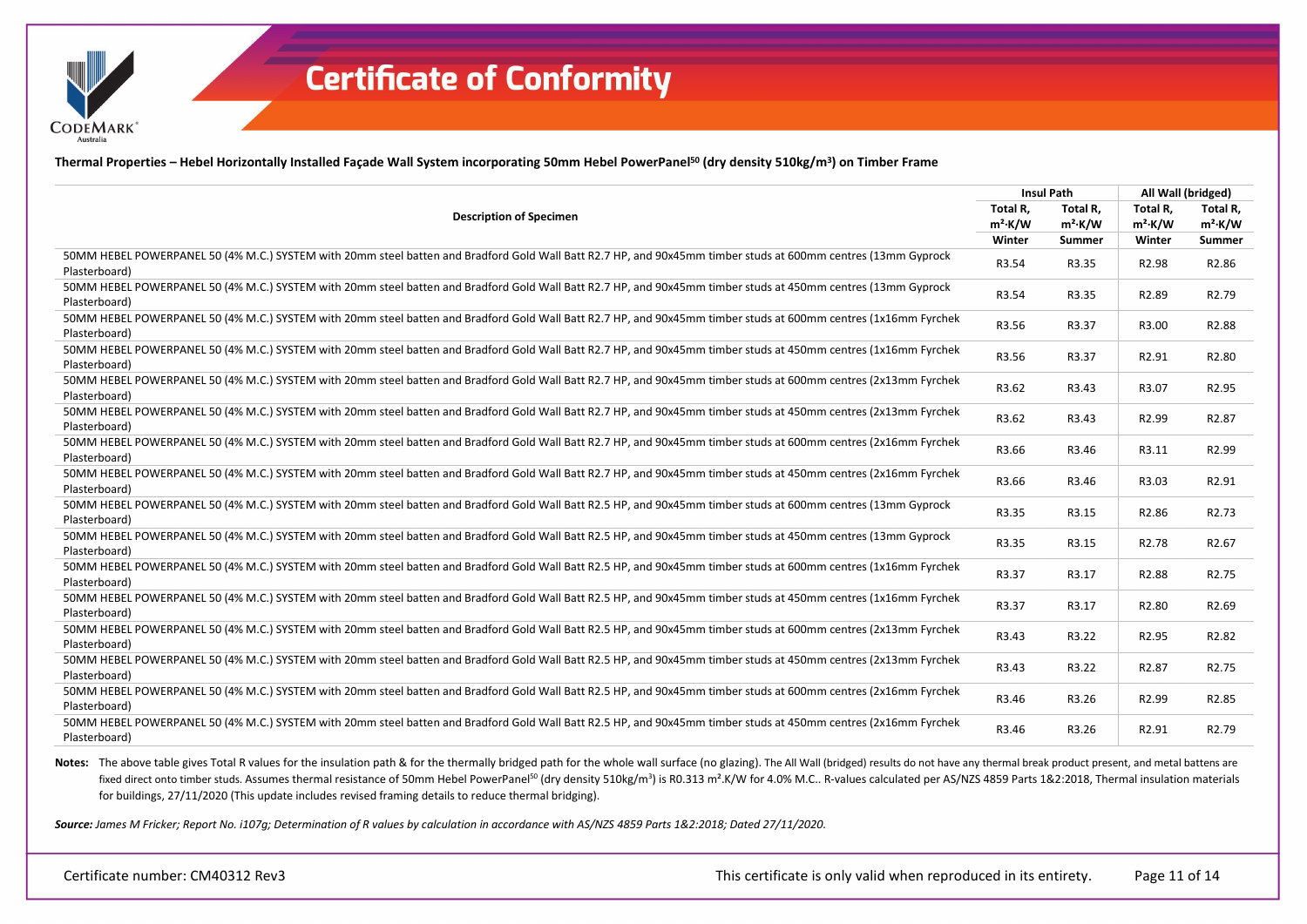**CODEMARK** 

**Thermal Properties - Hebel Horizontally Installed Façade Wall System incorporating 50mm Hebel PowerPanel50 (dry density 510kg/m3) Steel Frame**

| <b>Description of Specimen</b>                                                                                                                                                             |        | <b>Insul Path</b>      |                        | All Wall               |                        |                        |
|--------------------------------------------------------------------------------------------------------------------------------------------------------------------------------------------|--------|------------------------|------------------------|------------------------|------------------------|------------------------|
|                                                                                                                                                                                            |        | Total R.<br>$m^2$ ·K/W | Total R.<br>$m^2$ ·K/W | Total R.<br>$m^2$ ·K/W | Total R.<br>$m^2$ ·K/W | Total R,<br>$m^2$ ·K/W |
|                                                                                                                                                                                            | Winter | Summer                 | Winter                 | Summer                 | Winter                 | Summer                 |
| 50MM HEBEL POWERPANEL 50 (4% M.C.) SYSTEM with Bradford Gold Wall Batt R2.7 HP and 20mm steel batten and steel studs at 600mm centres<br>(13mm Gyprock Plasterboard) - (reflective wrap)   | R4.04  | R3.86                  | R3.15                  | R3.04                  | U0.318                 | U0.328                 |
| 50MM HEBEL POWERPANEL 50 (4% M.C.) SYSTEM with Bradford Gold Wall Batt R2.7 HP and 20mm steel batten and steel studs at 450mm centres<br>(1x16mm Fyrchek Plasterboard) - (reflective wrap) | R4.06  | R3.88                  | R <sub>2.97</sub>      | R <sub>2.88</sub>      | U0.337                 | U0.347                 |
| 50MM HEBEL POWERPANEL 50 (4% M.C.) SYSTEM with Bradford Gold Wall Batt R2.7 HP and 20mm steel batten and steel studs at 450mm centres<br>(2x13mm Fyrchek Plasterboard) - (reflective wrap) | R4.12  | R3.93                  | R3.09                  | R <sub>2.99</sub>      | U0.324                 | U0.334                 |
| 50MM HEBEL POWERPANEL 50 (4% M.C.) SYSTEM with Bradford Gold Wall Batt R2.7 HP and 20mm steel batten and steel studs at 450mm centres<br>(2x16mm Fyrchek Plasterboard) - (reflective wrap) | R4.15  | R3.97                  | R3.15                  | R3.05                  | U0.318                 | U0.328                 |

Notes: The above table gives Total R & Total U values for the thermally bridged whole wall surface (no glazing). The All Wall (bridged) results do not have any thermal break product present, and metal battens are fixed dir but not noggins. Assumes thermal resistance of 50mm Hebel PowerPanel<sup>50</sup> (dry density 510kg/m<sup>3</sup>) is R0.313 m<sup>2</sup>.K/W for 4.0% M.C..R-values calculated per AS/NZS 4859 Parts 1&2:2018, Thermal insulation materials for buildi (This update includes revised framing details to reduce thermal bridging).

*Source: James M Fricker; Report No. i107g; Determination of R values by calculation in accordance with AS/NZS 4859 Parts 1&2:2018; Dated 11/03/2020.*

#### **Thermal Properties – Hebel Horizontally Installed Façade Wall System incorporating 50mm Hebel PowerPanel50 (dry density 510kg/m3) Timber Frame**

| <b>Description of Specimen</b>                                                                                                                                                                      |                 | Insul Path             |                        | All Wall               |                                 |                        |  |
|-----------------------------------------------------------------------------------------------------------------------------------------------------------------------------------------------------|-----------------|------------------------|------------------------|------------------------|---------------------------------|------------------------|--|
|                                                                                                                                                                                                     |                 | Total R.<br>$m^2$ ·K/W | Total R.<br>$m^2$ ·K/W | Total R.<br>$m^2$ ·K/W | Total R.<br>m <sup>2</sup> ⋅K/W | Total R,<br>$m^2$ ·K/W |  |
|                                                                                                                                                                                                     |                 | Summer                 | Winter                 | Summer                 | Winter                          | Summer                 |  |
| 50MM HEBEL POWERPANEL 50 (4% M.C.) SYSTEM with Bradford Gold Wall Batt R2.7 HP and 20mm steel batten and 90x45mm timber studs at 600mm<br>centres (13mm Gyprock Plasterboard) - (reflective wrap)   | Winter<br>R4.04 | R3.86                  | R3.30                  | R3.20                  | U0.303                          | U0.313                 |  |
| 50MM HEBEL POWERPANEL 50 (4% M.C.) SYSTEM with Bradford Gold Wall Batt R2.7 HP and 20mm steel batten and 90x45mm timber studs at 450mm<br>centres (1x16mm Fyrchek Plasterboard) - (reflective wrap) | R4.05           | R3.88                  | R3.21                  | R3.12                  | U0.311                          | U0.320                 |  |
| 50MM HEBEL POWERPANEL 50 (4% M.C.) SYSTEM with Bradford Gold Wall Batt R2.7 HP and 20mm steel batten and 90x45mm studs at 450mm centres<br>(2x13mm Fyrchek Plasterboard) - (reflective wrap)        | R4.11           | R3.94                  | R3.29                  | R3.19                  | U0.304                          | U0.313                 |  |
| 50MM HEBEL POWERPANEL 50 (4% M.C.) SYSTEM with Bradford Gold Wall Batt R2.7 HP and 20mm steel batten and 90x45mm studs at 450mm centres<br>(2x16mm Fyrchek Plasterboard) - (reflective wrap)        | R4.15           | R3.97                  | R3.33                  | R3.24                  | U0.300                          | U0.309                 |  |

Notes: The above table gives Total R & Total U values for the thermally bridged whole wall surface (no glazing). The All Wall (bridged) results do not have any thermal break product present, and metal battens are fixed dir but not noggins. Assumes thermal resistance of 50mm Hebel PowerPanel<sup>50</sup> (dry density 510kg/m<sup>3</sup>) is R0.313 m<sup>2</sup>.K/W for 4.0% M.C.. R-values calculated per AS/NZS 4859 Parts 1&2:2018. Thermal insulation materials for build (This update includes revised framing details to reduce thermal bridging).

*Source: James M Fricker; Report No. i107g; Determination of R values by calculation in accordance with AS/NZS 4859 Parts 1&2:2018; Dated 27/11/2020.*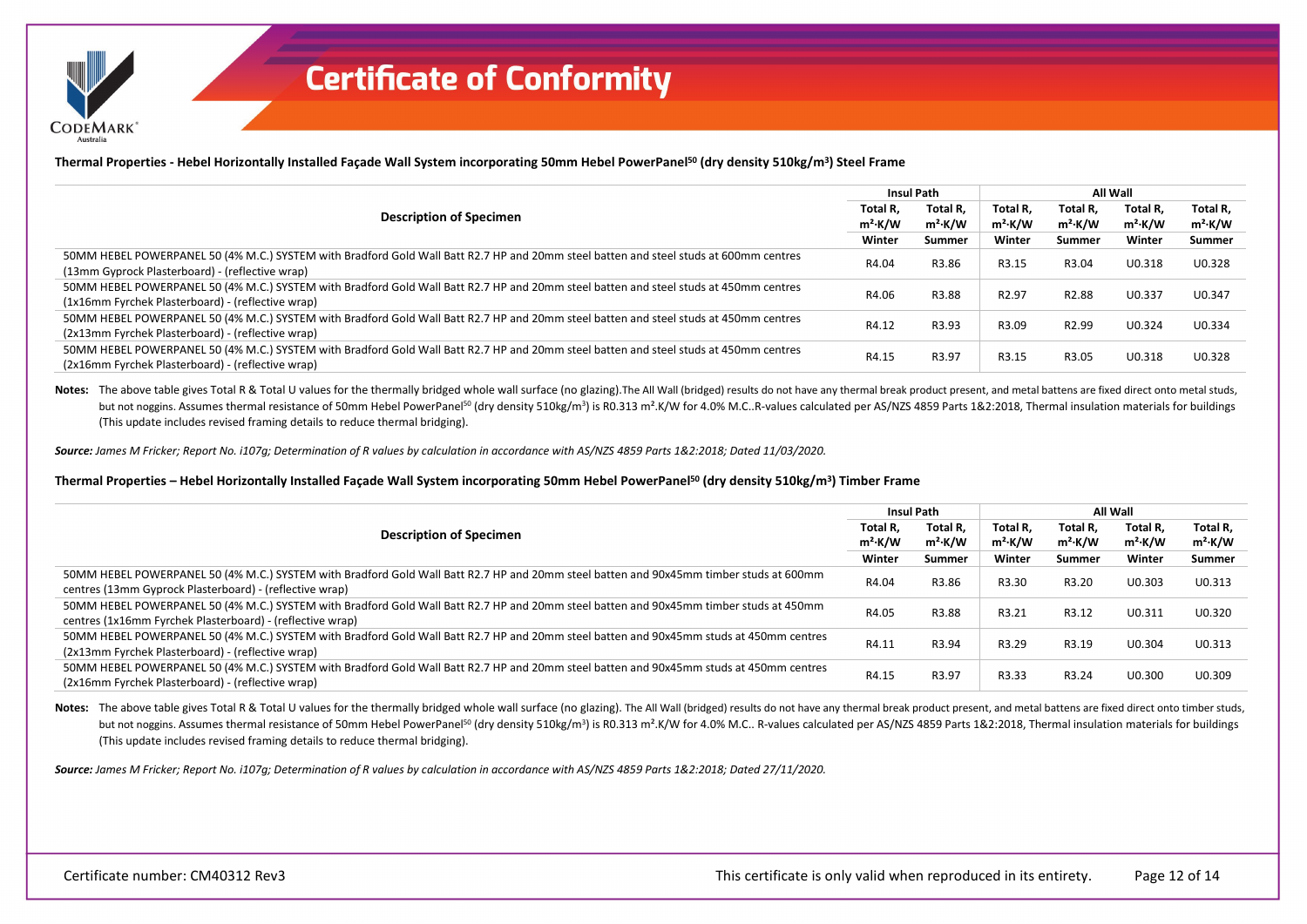

**A4 Manufacturer and manufacturing plant(s)**

CSR Hebel® 112 Wisemans Ferry Road Somersby NSW 2250.

#### **A5 Installation requirements**

The installation of the certified System must be in accordance with CSR 50mm High Rise Façade Details Sheets PP50-H-F 001 - 019 Revision E dated 22/03/2021.

#### **A6 Other relevant technical data**

#### **Acoustic**

#### Note: all penetrations and junctions shall be acoustically sealed

| System        | <b>Wall Structure</b>                                                                                                                                                                                                                                                             | $R_{w}$ | $Rw + C_{tr}$ |
|---------------|-----------------------------------------------------------------------------------------------------------------------------------------------------------------------------------------------------------------------------------------------------------------------------------|---------|---------------|
|               | Air seal and Dulux coating system<br>50mm Hebel Powerpanel (510Kg/m <sup>3</sup> dry density)<br>20mm steel batten (minimum)<br>92mm steel stud frame filled with 90mm thick Bradford Gold Wall Batts insulation<br>$\epsilon$<br>One layer of 13mm Gyprock Standard Plasterboard | 49      | $-14$         |
| $\mathcal{P}$ | Air seal and Dulux coating system<br>٠<br>50mm Hebel Powerpanel (510Kg/m <sup>3</sup> dry density)<br>٠<br>20mm steel batten (minimum)<br>92mm steel stud frame filled with 90mm thick Bradford Gold Wall Batts insulation<br>$\bullet$<br>One layer of 16mm Fyrchek Plasterboard | 50      | $-13$         |
| 3             | Air seal and Dulux coating system<br>50mm Hebel Powerpanel (510Kg/m <sup>3</sup> dry density)<br>20mm steel batten (minimum)<br>92mm steel stud frame filled with 90mm thick Bradford Gold Wall Batts insulation<br>Two layers of 13mm Fyrchek Plasterboard<br>$\bullet$          | 52      | -9            |
| 4             | Air seal and Dulux coating system<br>50mm Hebel Powerpanel (510Kg/m <sup>3</sup> dry density)<br>20mm steel batten (minimum)<br>92mm steel stud frame filled with 90mm thick Bradford Gold Wall Batts insulation<br>Two layers of 16mm Fyrchek Plasterboard                       | 53      | -9            |

*Source: Acoustic Logic; Report No. A-20171728.16/0306A/R1/GW; Dated 03/06/2019.*